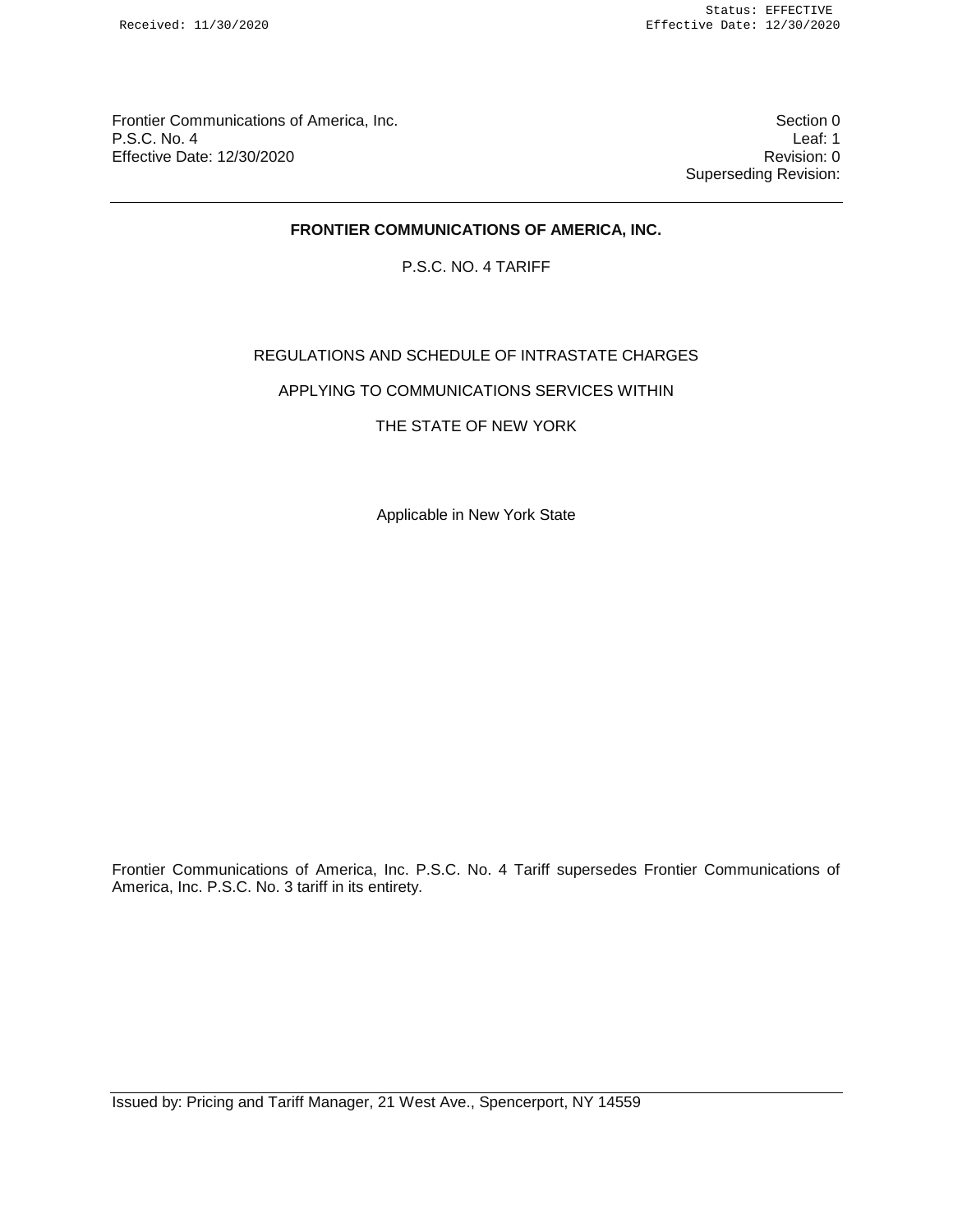Frontier Communications of America, Inc. Section 0 P.S.C. No. 4 Leaf: 2 Effective Date: 12/30/2020 **Revision: 0** 

Superseding Revision:

## CONTACTING THE COMPANY WITH A COMPLAINT

In the case of a dispute between the Customer and the Company, please contact the Company by phone, email or mail.

- Email: Consumer.affairs@ftr.com or,
- By Phone:

Customer Service 1-800-426-6404 Consumer Relations Line or,

• By Mail:

Frontier Communications Attn: Consumer Relations P. O. Box 5166 Tampa, FL 33675

#### CONTACTING THE PUBLIC SERVICE COMMISSION

In the case of a dispute between the Customer and the Company which cannot be resolved with mutual satisfaction, the Customer may file a complaint by contacting the New York DPS by phone, online or by mail.

- Online: http://www.dps.ny.gov/complaints or,
- By Phone:

Helpline (for complaints/inquiries): 1-800-342-3377 for Continental United States (M-F 8:30 am – 4:00 pm): or, 1-800-662-1220 for Hearing/Speech Impaired: TDD or, 518-472-8502 for fax

• By Mail:

NYS Department of Public Service Office of Consumer Services, 4<sup>th</sup> Floor 3 Empire State Plaza Albany, NY 12223-1350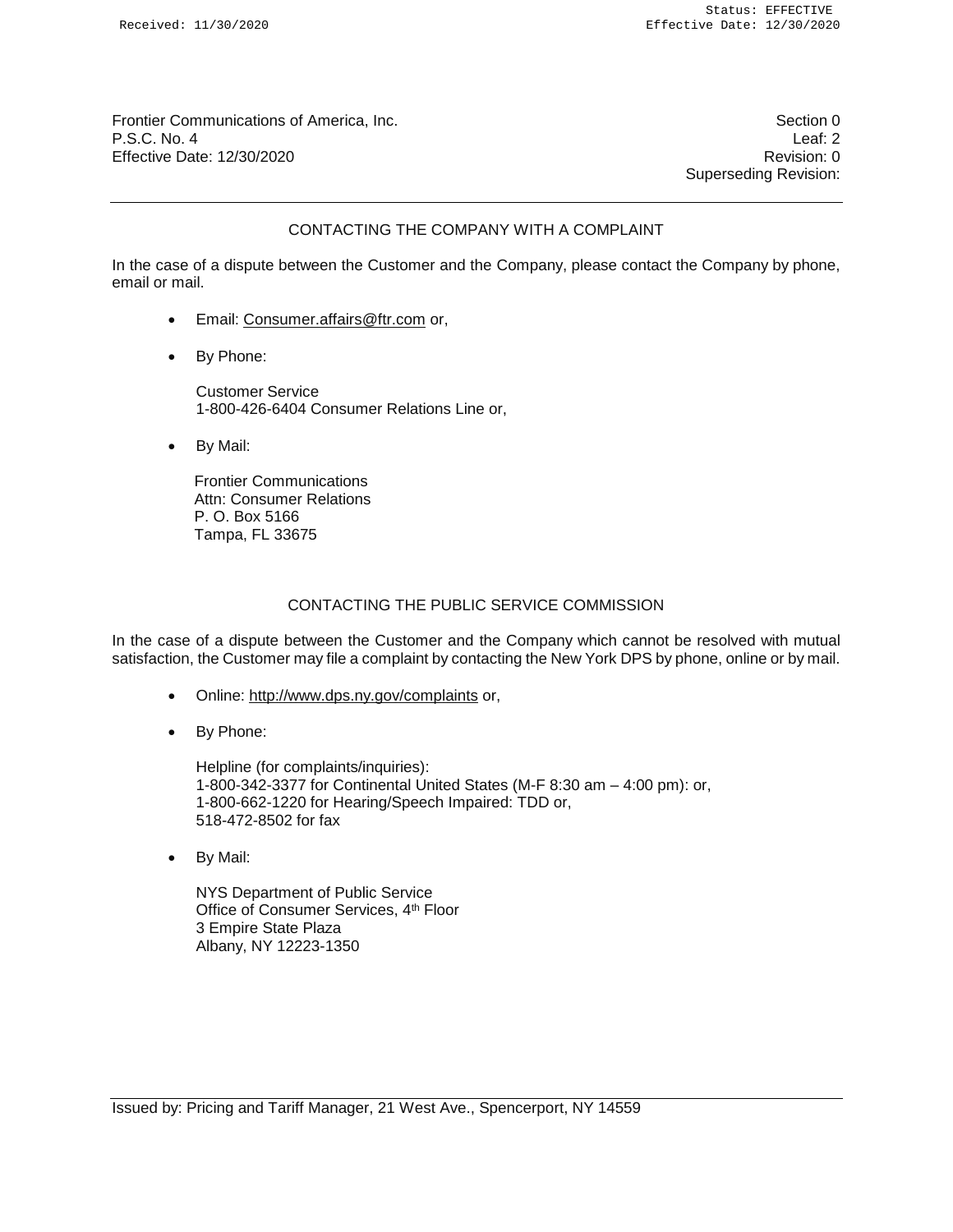Frontier Communications of America, Inc. Section 0 P.S.C. No. 4 Leaf: 3 Effective Date: 12/30/2020 **Revision: 0 Revision: 0** 

Superseding Revision:

# TABLE OF CONTENTS Section Description 0 TITLE CONTACTING THE COMPANY WITH A COMPLAINT CONTACTING THE PUBLIC SERVICE COMMISSION TABLE OF CONTENTS EXPLANATION OF SYMBOLS REFERENCES TO THE CATALOG 1 GENERAL RULES AND REGULATIONS A. Applications of Tariff B. Use of Facilities and Service 1. Obligation of the Company 2. Limitations on Liability 3. Use of Service 4. Use and ownership of Equipment 5. Directory Errors 6. Blocking of Service 2 BUSINESS NETWORK SWITCHED SERVICES A. Service Areas B. Business Network Switched Services 3 SERVICE CHARGES A. Service Charges B. Other Service Charges 1. Return Check Charge 2. Late Payment Charges

- C. Moves, Adds and Changes
- D. Non-Routine installation and/or Maintenance
- E. Presubscribed Interexchange, Intralata or Local Exchange Carrier Freeze

Issued by: Pricing and Tariff Manager, 21 West Ave., Spencerport, NY 14559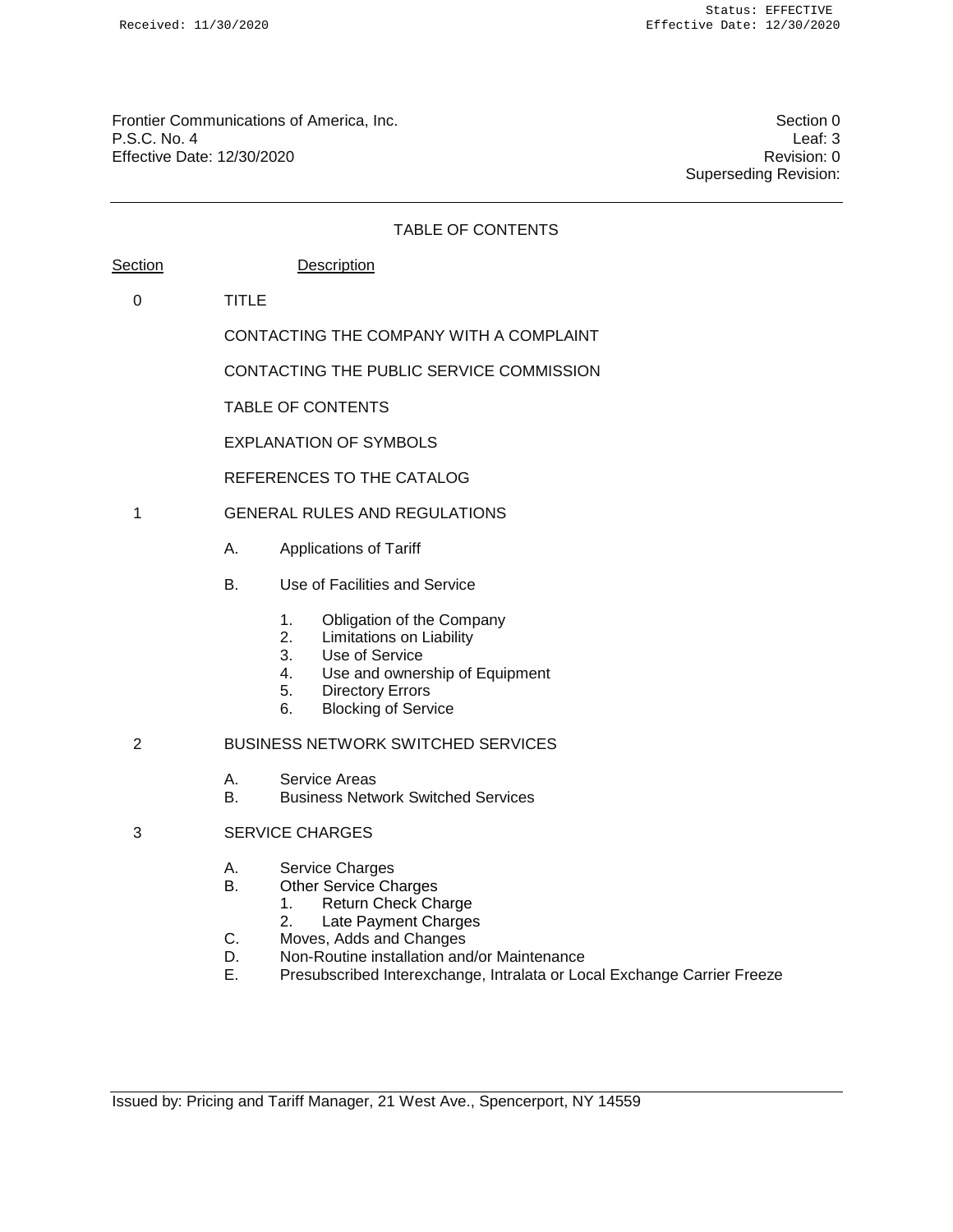Frontier Communications of America, Inc. Section 0 P.S.C. No. 4 Leaf: 4 Effective Date: 12/30/2020 Revision: 0

Superseding Revision:

## TABLE OF CONTENTS

#### Section Description

#### 4 DIRECTORY LISTINGS

- A. Directory Listings
- B. Directory Information Requests
- C. Liability of the Company for Errors
- D. Intercept Service

# 5 OPERATOR SERVICES

- A. Directory Assistance (DA)
- B. Directory Assistance Call Completion (DACC)
- C. Operator Assisted Local Calling

#### 6 TAXES AND SURCHARGES

- A. Gross Revenue Tax Surcharge
- B. Metropolitan Transportation Authority Surcharge
- 7 MISCELLANEOUS SERVICES
	- A. Discounted Service for the Hearing or Speech Impaired Customer
	- B. New York Relay Service
	- C. Promotions

## 8 EMERGENCY REPORTING SERVICES

- A. Universal Emergency Telephone Number Service
- Enhanced Universal Emergency Telephone Number Service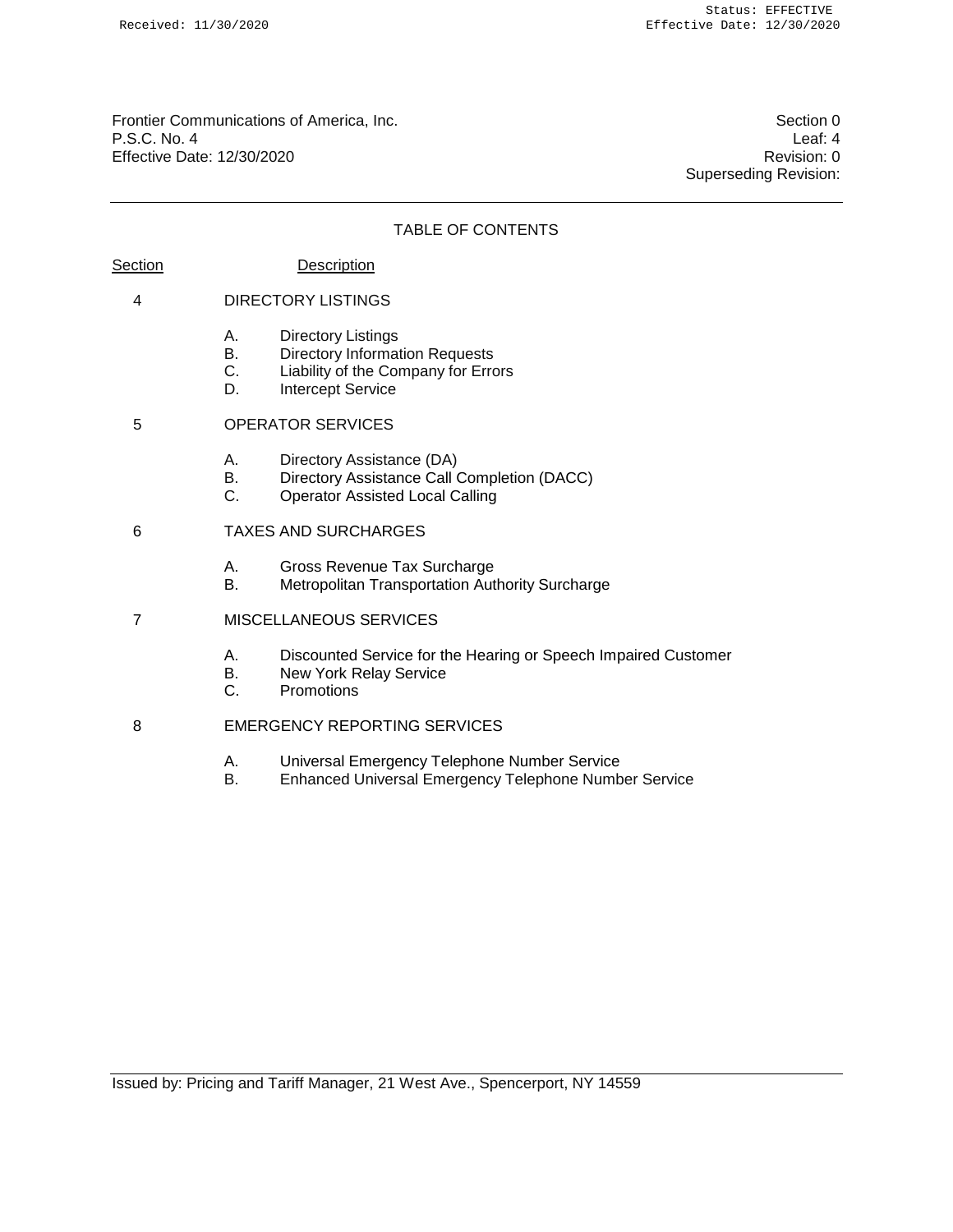Frontier Communications of America, Inc. Section 0 P.S.C. No. 4 Leaf: 5 Effective Date: 12/30/2020 **Revision: 0 Revision: 0** 

Superseding Revision:

# EXPLANATION OF SYMBOLS

A revision of a Tariff Leaf is coded to designate the type of change from the previous revision. These symbols, which appear in the right-hand margin of the page, are used to signify:

- (C) To signify changed regulation
- (D) To signify discontinued rate or regulation
- (I) To signify increase
- (M) To signify matter relocated without change
- (N) To signify new rate or regulation
- (R) To signify reduction
- (T) To signify change in text but no change in rate or regulation